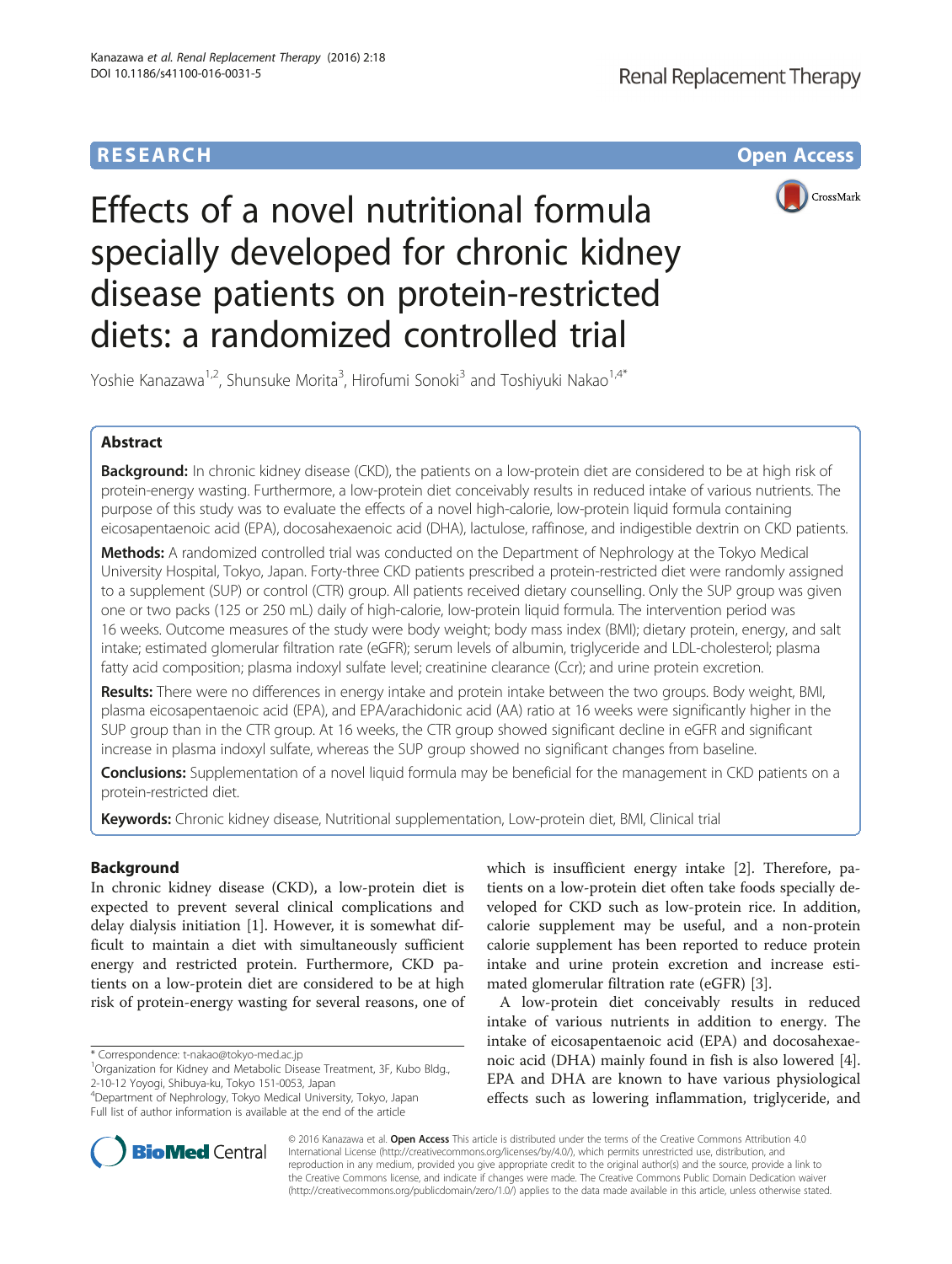blood pressure [[5\]](#page-7-0). According to a meta-analysis, intake of n-3 fatty acids significantly reduces urine protein excretion [\[6](#page-7-0)]. Thus, EPA and DHA may have renoprotective effects.

Probiotics or prebiotics, such as lactulose, raffinose, and indigestible dextrin, are considered to be another beneficial nutrient for CKD patients. Prebiotics have various beneficial effects on the intestinal environment and metabolism, such as intestinal microflora and glucose homeostasis [[7\]](#page-7-0). Previous research suggested that probiotics and prebiotics reduce p-cresyl sulfate and indoxyl sulfate, which are known as uremic toxins produced by intestinal bacteria [[8\]](#page-7-0). Indoxyl sulfate is considered to be nephrotoxic and promote CKD progression [[9\]](#page-7-0). Therefore, improving intestinal microflora and reducing uremic toxins by prebiotics may be a therapeutic target for CKD patients. Currently, there is an ongoing trial designed to test whether synbiotics that combine both probiotics and prebiotics reduce uremic toxins including indoxyl sulfate in CKD patients [[10](#page-7-0)].

The purpose of this study was to clarify the usefulness of a novel high-calorie, low-protein liquid formula containing EPA, DHA, lactulose, raffinose, and indigestible dextrin for energy supplementation, and to evaluate its effects on eGFR, nutritional status, plasma lipid profile, and plasma indoxyl sulfate as a representative uremic toxin, in patients with chronic renal failure on proteinrestricted diets.

## Methods

## Study design

The study was a prospective, randomized, open-label, controlled clinical trial. This study was conducted at the Tokyo Medical University Hospital in Tokyo, Japan, from May 2010 to May 2012. The study protocol was approved by the ethics committee at the Tokyo Medical University and informed consent was obtained from all participants.

## Participants

All participants were recruited from the Department of Nephrology at the Tokyo Medical University Hospital. The inclusion criteria were CKD stage 4 or 5 (eGFR  $<$  30 mL/min/1.73 m<sup>2</sup>), prescribed a protein-restricted diet of under 0.8 g protein per kilogram ideal body weight per day, and 40 to 85 years of age. The exclusion criteria were presence of critical liver diseases, malignant diseases, or infectious diseases; food allergies to milk, soybean, or fish; undergoing hemodialysis or planning for hemodialysis initiation; habitual intake of supplement containing prebiotics; participation in another clinical study; assessed by the principal investigator to be unsuitable to participate in the trial or have difficulties to complete the trial. The participants were randomly

assigned to a supplement (SUP) or a control (CTR) group. Randomization was performed using the permuted block method and stratified according to compliance to energy intake and protein intake.

## Dietary intervention

All participants received dietary counselling in addition to medical treatment. If the participants had already received carbon adsorbent (Kremezin<sup>®</sup> (Kureha Corporation, Tokyo, Japan)), probiotics, or ethyl icosapentate (Epadel™ (Mochida Pharmaceutical Co., Ltd., Tokyo, Japan)) before the study, they continued to receive the same agent during the study. Participants in the SUP group took one or two packs of the nutritional formula Renagy bit™ (Morinaga Milk Industry Co., Ltd., Tokyo, Japan) per day for 16 weeks. One pack of formula (125 mL) provides 150 kcal (0.9 g protein, 31.2 g carbohydrate, 4.2 g fat). The formula contains low sodium, potassium, and phosphorus (45, 0–10, and 5–15 mg per pack, respectively). Each pack contains 90 mg EPA, 40 mg DHA, and 4 g dietary fiber mainly consisting of indigestible dextrin, 1 g lactulose, 1 g raffinose, 25 mg Lcarnitine, and also some trace minerals and vitamins. Participants in the CTR group did not take the nutritional formula. Dietary energy and protein prescriptions were expressed as per kilogram ideal body weight (IBW), defined as the weight for body mass index (BMI) of 22 kg/m<sup>2</sup> . Energy prescription was 30 kcal/kg IBW/day and adjusted by body weight transition. Protein prescription was set at a goal of 0.6–0.8 g/kg IBW/day. The SUP group recorded their intake of the nutritional formula on their designated chart every day throughout this study. Compliance (%) for nutritional formula intake was calculated from the number of packs determined by patient's record and dietary interview.

#### Assessments and parameters

Body weight measurement, blood sampling, and 24-h urine collection were conducted at 0, 8, and 16 weeks. Plasma fatty acid composition and body composition were measured at 0 and 16 weeks. Outcome measures of the study were body weight, BMI, protein intake, energy intake, salt intake, eGFR, serum albumin, serum triglyceride, serum LDL-cholesterol, plasma fatty acid composition, plasma indoxyl sulfate, creatinine clearance (Ccr), and urine protein excretion. Serum total protein, prealbumin, total cholesterol, HDL cholesterol, creatinine, C-reactive protein, and blood urea nitrogen (BUN) were also measured. The eGFR was calculated by the three-variable Japanese equation formerly reported [\[11](#page-7-0)]. Energy intake was estimated from the dietary interview and dietary records for four or more days at each point using the standard tables of food composition in Japan. Protein intake was calculated by the Maroni formula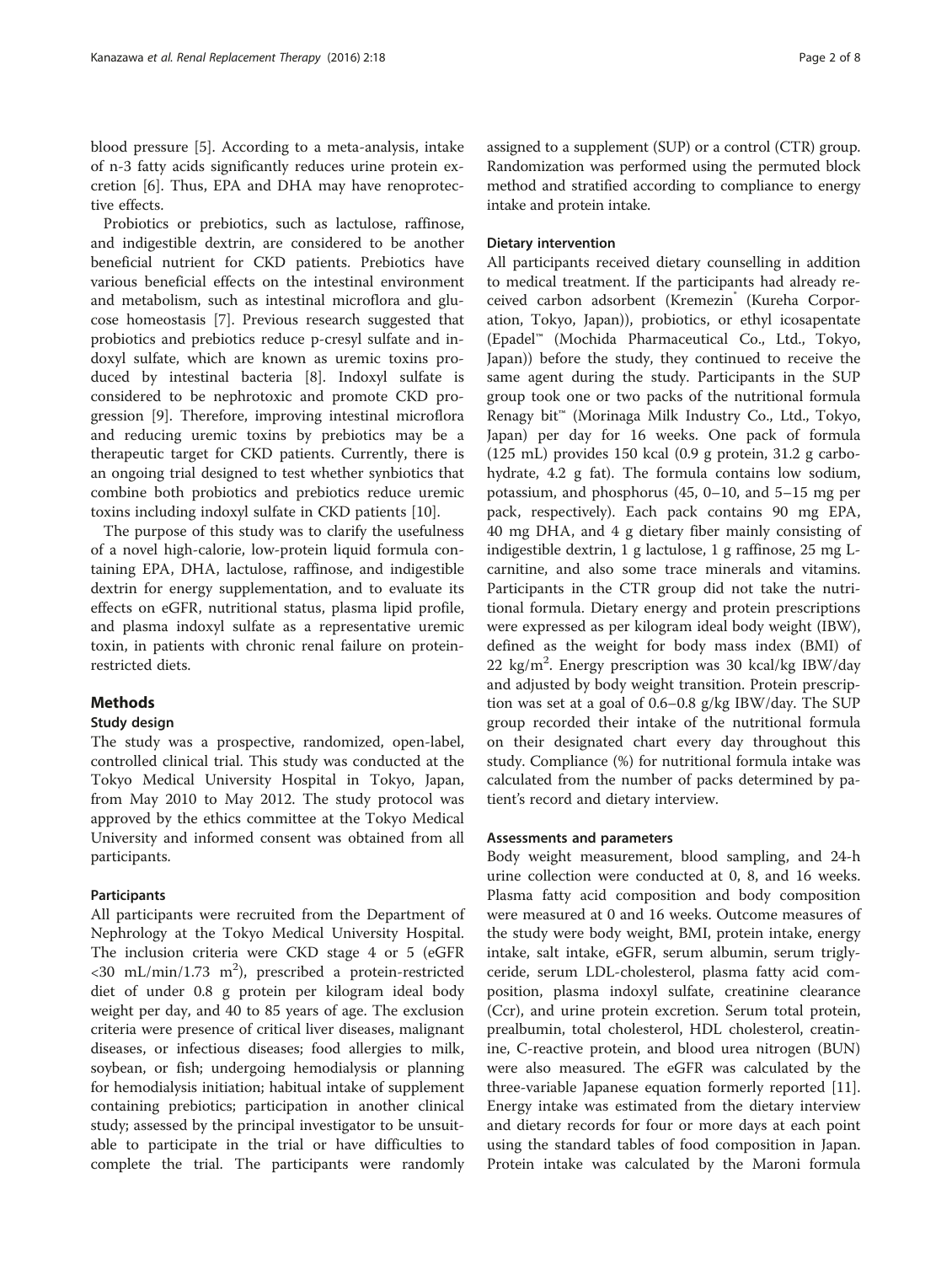[[12\]](#page-7-0). Sodium chloride equivalent as salt intake was calculated from urine sodium excretion. Ccr was calculated from serum creatinine, urine creatinine, and urine volume. Energy intake and protein intake were expressed as per IBW. Body composition was measured by InBody 2.0 (Biospace Co., Ltd., Seoul, Korea). Plasma fatty acid composition was measured by gas chromatography. Plasma indoxyl sulfate was measured by high-performance liquid chromatography.

## Statistical analysis

Participants with low nutritional formula compliance of lower than 80 % were excluded from the analysis. Numerical variables were expressed as mean ± standard deviation (SD). For the baseline characteristics, comparisons of numerical data were performed using Student's  $t$  test and comparisons of categorical data were performed using Fisher's exact test. Analysis of covariance was used to evaluate the intervention effect in numerical variables with the baseline value as a covariate. The changes from the baseline were evaluated using paired Student's  $t$  test. Logarithmic normalized values of indoxyl sulfate concentra-tions were used [\[13\]](#page-7-0). Differences with  $P < 0.05$  (two-sided) were considered statistically significant. All calculations were conducted using SAS version 9.2 (SAS Institute, Cary, NC, USA).

## Results

## Baseline characteristics

Flow diagram of participants is shown in Fig. 1. Of 61 patients recruited, 43 were randomly assigned to the SUP group (21 patients) or the CTR group (22

patients). Two participants in the SUP group discontinued the study before the nutritional formula intake because of complication. One participant in the CTR group dropped out after 6 weeks of the study (laboratory data until 8 weeks) because of dialysis initiation. One participant in the SUP group was excluded from analysis due to low compliance (below 80 %). Eventually, analyses were conducted in 18 participants in the SUP group and 22 in the CTR group. Baseline characteristics are shown in Table [1.](#page-3-0) With the exception of BUN, no significant differences between two groups were observed.

#### Dietary intake

Energy intake and protein intake are shown in Table [2](#page-3-0). There were no significant differences between two groups in energy intake and protein intake. There were no significant changes from the baseline in energy intake (16-week intake versus baseline intake in the SUP group,  $P = 0.07$ ) and protein intake. Energy intake from the nutritional formula in the SUP group was  $180 \pm 60$  kcal/day  $(1.2 \pm 0.4$  packs/day). Although the rate of energy intake for a prescribed amount in the SUP group increased from  $93 \pm 13$  % at baseline to  $98 \pm 14$  % at 16 weeks, there was no significant difference ( $P = 0.09$ ). The rate of energy intake for a prescribed amount in the CTR group also increased from  $90 \pm 15$  % at baseline to  $94 \pm 14$  % at 16 weeks, also with no significant difference. Although the formula contains indigestible dextrin, lactulose, and raffinose, diarrhea was not observed in this study.

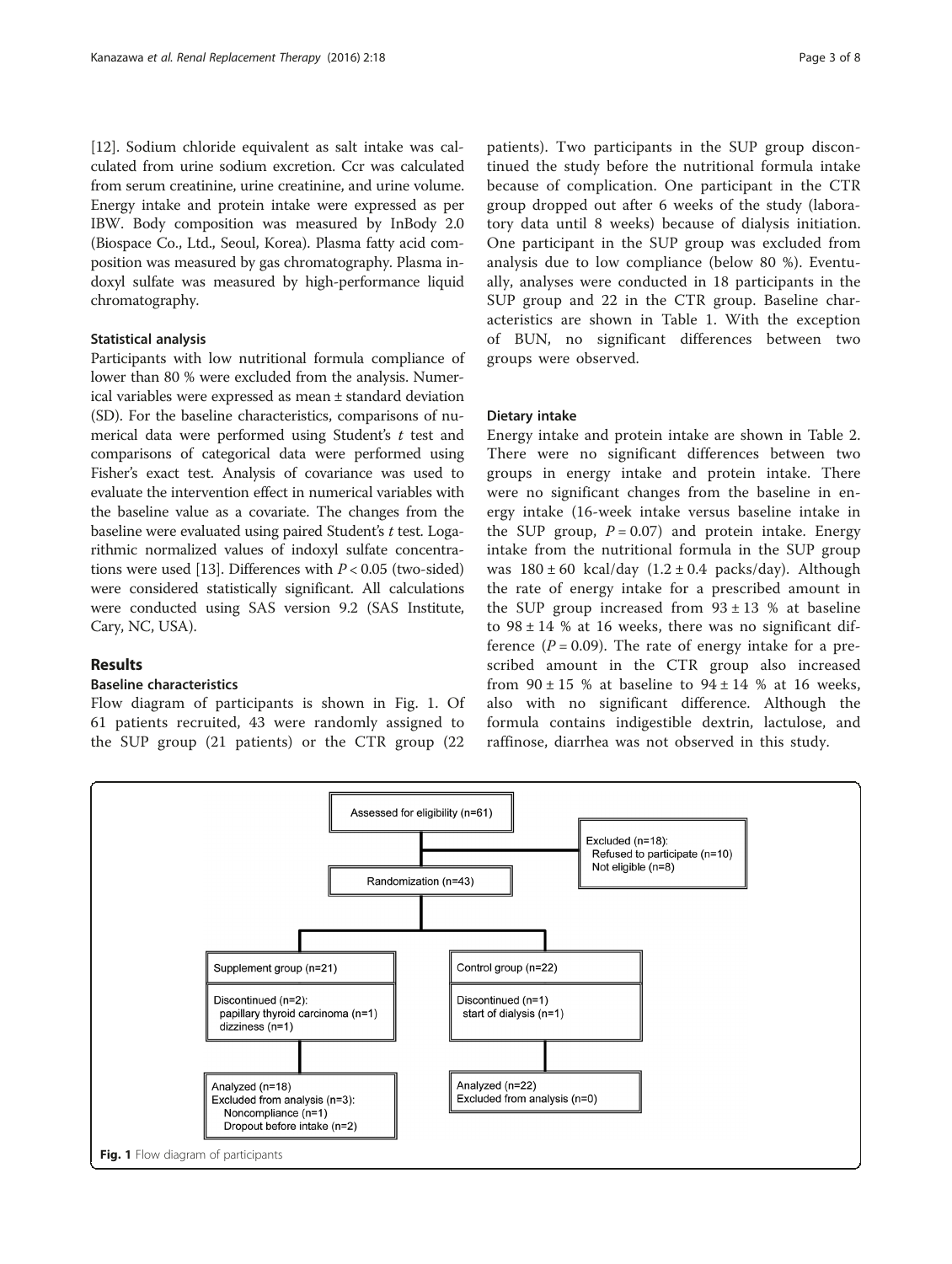<span id="page-3-0"></span>

| Variable                            | <b>SUP</b>            | <b>CTR</b>            | $P$ value |
|-------------------------------------|-----------------------|-----------------------|-----------|
|                                     | $n = 18$              | $n = 22$              |           |
| Age (year)                          | $65.9 \pm 9.7$        | $68.3 \pm 8.7$        | 0.43      |
| Male to female                      | 12:6                  | 17:5                  | 0.50      |
| DM to non-DM                        | 4:14                  | 9:13                  | 0.31      |
| ARB/ACEI (use to non-use)           | 17:1                  | 18:4                  | 0.36      |
| Body weight (kg)                    | $65.6 \pm 6.6$        | $66.0 \pm 8.9$        | 0.86      |
| BMI ( $kg/m2$ )                     | $25.0 \pm 1.8$        | $24.6 \pm 2.9$        | 0.66      |
| %IBW                                | $114 \pm 8$           | $112 \pm 13$          | 0.66      |
| Energy (kcal/kg IBW/day)            | $29 \pm 4$            | $28 \pm 5$            | 0.49      |
| Protein (g/kg IBW/day)              | $0.75 \pm 0.18$       | $0.78 \pm 0.19$       | 0.67      |
| BUN (mg/dL)                         | $37.0 \pm 12.3$       | $49.7 \pm 21.6$       | 0.03      |
| Creatinine (mg/dL)                  | $3.9 \pm 2.0$         | $4.6 \pm 3.4$         | 0.44      |
| eGFR (mL/min/1.73 m <sup>2</sup> )  | $15.4 \pm 7.1$        | $13.6 \pm 6.8$        | 0.43      |
| Indoxyl sulfate (log µg/mL) (µg/mL) | $0.71 \pm 0.49$ (5.2) | $0.82 \pm 0.29$ (6.3) | 0.36      |
| Urine protein excretion (g/day)     | $0.9 \pm 0.9$         | $2.3 \pm 3.9$         | 0.15      |
| CRP (mg/dL)                         | $0.04 \pm 0.04$       | $0.11 \pm 0.15$       | 0.10      |

Values inside parenthesis are the median

SUP supplement group, CTR control group (no supplement), DM diabetes mellitus, ARB angiotensin II receptor blocker, ACEI angiotensin-converting enzyme inhibitor, BMI body mass index, IBW ideal body weight, BUN blood urea nitrogen, eGFR estimated glomerular filtration rate, CRP C-reactive protein

## Body composition

Body weight and body composition are shown in Table 2. Body weight, BMI, and %IBW were significantly higher in the SUP group than in the CTR group at 16 weeks. Body weight, BMI, and %IBW in the SUP group increased significantly from baseline. The intake of nutritional formula correlated with change in body weight  $(r = 0.33, P < 0.05)$ .

## Laboratory findings

Biochemical parameters and urine protein excretion are shown in Table [3.](#page-4-0) Although BUN was significantly higher in the SUP group than in the CTR group at 8 weeks, there were no significant differences between two groups in all biochemical parameters and urine protein excretion at 16 weeks. There were no significant changes from baseline to 16 weeks in both groups.

Table 2 Nutrient intake, body weight, and body composition

|                          | <b>SUP</b>      |                   |                       | <b>CTR</b>      |                 |                 |  |
|--------------------------|-----------------|-------------------|-----------------------|-----------------|-----------------|-----------------|--|
| Variable                 | 0 week          | 8 weeks           | 16 weeks              | 0 week          | 8 weeks         | 16 weeks        |  |
| Energy (kcal/kg IBW/day) | $29 \pm 4$      | $30 \pm 3$        | $30 \pm 4$            | $28 \pm 5$      | $29 \pm 5$      | $29 \pm 5$      |  |
| Protein (g/kg IBW/day)   | $0.76 \pm 0.18$ | $0.76 \pm 0.20$   | $0.74 \pm 0.19$       | $0.78 \pm 0.19$ | $0.77 \pm 0.26$ | $0.78 \pm 0.25$ |  |
| Salt (g/day)             | $7.2 \pm 2.3$   | $7.3 \pm 2.3$     | $7.3 \pm 2.1$         | $8.2 \pm 3.0$   | $8.6 \pm 3.8$   | $7.7 \pm 3.5$   |  |
| BW (kg)                  | $65.6 \pm 6.6$  | $66.2 \pm 6.4***$ | $66.5 \pm 6.5$ *, *** | $66.0 \pm 8.9$  | $66.2 \pm 8.6$  | $65.7 \pm 8.7$  |  |
| BMI ( $kg/m2$ )          | $25.0 \pm 1.8$  | $25.2 \pm 1.9***$ | $25.4 \pm 2.0$ *, *** | $24.6 \pm 2.9$  | $24.7 \pm 2.9$  | $24.3 \pm 2.5$  |  |
| %IBW                     | $114 \pm 8$     | $115 \pm 9***$    | $115 \pm 9$ * ***     | $112 \pm 13$    | $112 \pm 13$    | $110 \pm 11$    |  |
| $LBM$ (kg)               | $47.5 \pm 7.4$  |                   | $49.8 \pm 10.5$       | $48.9 \pm 7.8$  |                 | $48.7 \pm 7.6$  |  |
| BP (kg)                  | $12.0 \pm 1.9$  | -                 | $12.6 \pm 2.7$        | $12.3 \pm 2.0$  |                 | $12.3 \pm 1.9$  |  |
| $ICW$ (kg)               | $21.6 \pm 2.6$  |                   | $22.4 \pm 4.2$        | $21.8 \pm 3.5$  |                 | $21.8 \pm 3.5$  |  |
| $ECW$ (kg)               | $11.3 \pm 1.7$  | $\equiv$          | $12.1 \pm 3.4$        | $12.1 \pm 2.2$  | -               | $12.0 \pm 2.0$  |  |
| Mineral (kg)             | $2.6 \pm 0.3$   |                   | $2.7 \pm 0.5$         | $2.7 \pm 0.3$   |                 | $2.7 \pm 0.3$   |  |
| BFM (kg)                 | $17.1 \pm 5.0$  |                   | $15.7 \pm 7.8$        | $16.1 \pm 5.2$  |                 | $15.9 \pm 4.7$  |  |

SUP supplement group, CTR control group (no supplement), Salt intake sodium chloride equivalent, BW body weight, BMI body mass index, IBW ideal body weight, BP body protein, LBM lean body mass, ICW intracellular water, ECW extracellular water, BFM body fat mass

\*P < 0.05 versus CTR, \*\*P < 0.05, \*\*\*P < 0.01 versus 0 week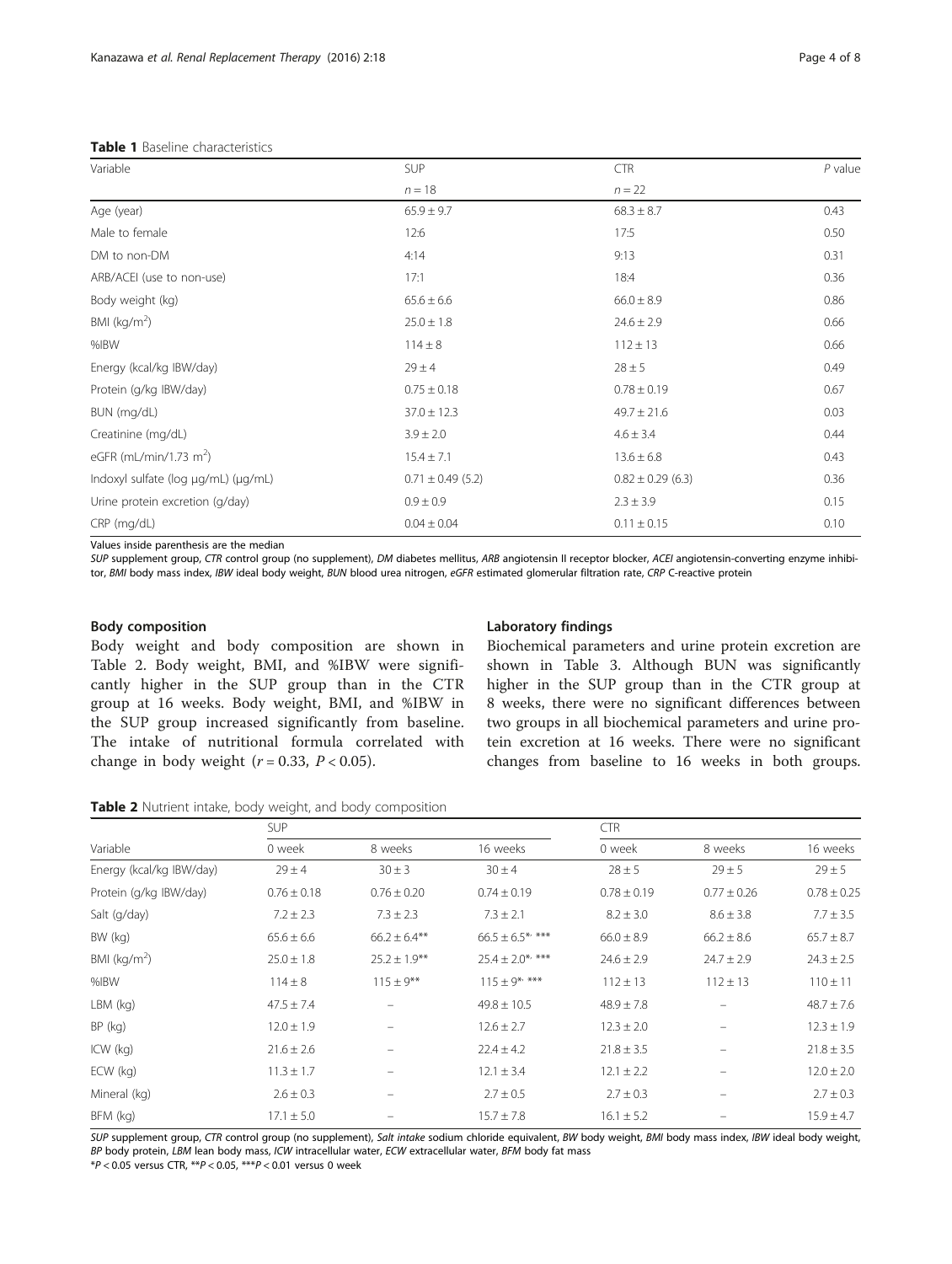|                      | <b>SUP</b>      |                  |                 | <b>CTR</b>      |                 |                 |
|----------------------|-----------------|------------------|-----------------|-----------------|-----------------|-----------------|
| Variable             | 0 week          | 8 weeks          | 16 weeks        | 0 week          | 8 weeks         | 16 weeks        |
| Total protein (g/dL) | $7.0 \pm 0.4$   | $6.9 \pm 0.3$    | $6.9 \pm 0.4$   | $6.8 \pm 0.7$   | $6.8 \pm 0.7$   | $6.9 \pm 0.6$   |
| Albumin (g/dL)       | $4.1 \pm 0.3$   | $4.0 \pm 0.3$    | $4.1 \pm 0.3$   | $3.9 \pm 0.6$   | $3.9 \pm 0.6$   | $4.0 \pm 0.4$   |
| Prealbumin (mg/dL)   | $32.8 \pm 7.5$  | $33.2 \pm 7.7$   | $33.2 \pm 7.25$ | $31.0 \pm 6.6$  | $30.5 \pm 5.6$  | $31.4 \pm 6.4$  |
| Triglyceride (mg/dL) | $143 \pm 79$    | $148 \pm 93$     | $158 \pm 76$    | $142 \pm 98$    | $147 \pm 99$    | $156 \pm 89$    |
| T-Cho (mg/dL)        | $179 \pm 36$    | $177 \pm 33$     | $179 \pm 32$    | $173 \pm 27$    | $173 \pm 29$    | $173 \pm 24$    |
| LDL-Cho (mg/dL)      | $95.4 \pm 28.7$ | $91.8 \pm 24.8$  | $94.7 \pm 25.0$ | $88.5 \pm 18.7$ | $89.6 \pm 18.6$ | $89.1 \pm 22.9$ |
| HDL-Cho (mg/dL)      | $47.6 \pm 17.6$ | $46.6 \pm 17.4$  | $45.9 \pm 16.2$ | $46.9 \pm 15.0$ | $46.6 \pm 15.7$ | $45.4 \pm 15.1$ |
| Creatinine (mg/dL)   | $3.9 \pm 2.0$   | $4.1 \pm 2.5$    | $4.1 \pm 2.5$   | $4.6 \pm 3.4$   | $5.0 \pm 4.4$   | $5.0 \pm 4.2$   |
| BUN (mg/dL)          | $37.0 \pm 12.3$ | $39.5 \pm 18.0*$ | $38.5 \pm 16.0$ | $49.7 \pm 21.6$ | $47.5 \pm 26.6$ | $50.3 \pm 16.4$ |
| CRP (mg/dL)          | $0.04 \pm 0.04$ | $0.06 \pm 0.05$  | $0.07 \pm 0.08$ | $0.11 \pm 0.15$ | $0.22 \pm 0.61$ | $0.06 \pm 0.06$ |
| Ccr (mL/min)         | $22.7 \pm 11.7$ | $23.8 \pm 12.1$  | $21.9 \pm 11.6$ | $20.0 \pm 10.7$ | $21.1 \pm 10.7$ | $19.3 \pm 9.9$  |
| $UPE$ ( $q$ /day)    | $0.9 \pm 0.9$   | $1.0 \pm 0.8$    | $1.1 \pm 1.2$   | $2.3 \pm 3.9$   | $1.9 \pm 3.9$   | $1.5 \pm 2.8$   |

#### <span id="page-4-0"></span>Table 3 Laboratory test

SUP supplement group, CTR control group (no supplement), T-Cho total cholesterol, LDL-Cho low-density lipoprotein cholesterol, HDL-Cho high-density lipoprotein cholesterol, BUN blood urea nitrogen, CRP C-reactive protein, Ccr creatinine clearance, UPE urine protein excretion  $*P < 0.05$  versus CTR

Although hemoglobin A1c was not shown in Table 3, the significant difference was not observed in diabetic patients (SUP:  $n = 4$ ,  $6.3 \pm 0.2$  to  $6.2 \pm 0.3$ , CTR:  $n = 9$ ,  $6.4 \pm 0.9$  to  $5.9 \pm 0.5$ , 0 to 16 weeks).

## Plasma fatty acid composition

Plasma fatty acid composition is shown in Table 4. Plasma EPA, α-linolenic acid, EPA/arachidonic acid (AA) ratio, and n-3/n-6 ratio were significantly higher in the SUP group than in the CTR group. In the SUP group, EPA, EPA/AA ratio, and n-3/n-6 ratio increased significantly from baseline. The intake of nutritional formula correlated with change in EPA/AA ratio  $(r = 0.46,$  $P < 0.01$ ). EPA and EPA/AA ratio were significantly higher in the SUP group than in the CTR group. In the SUP group, EPA and EPA/AA ratio increased significantly from baseline.

In a subgroup analysis excluding participants receiving ethyl icosapentate (SUP group:  $n = 15$ , CTR group:  $n = 16$ ), EPA and EPA/AA ratio were significantly higher in the SUP group than in the CTR group. In the SUP group, EPA and EPA/AA increased significantly from baseline.

## Renal function and plasma indoxyl sulfate

Estimated GFR in the CTR group decreased significantly by  $1.2 \pm 2.6$  mL/min/1.73 m<sup>2</sup> at 16 weeks, but eGFR in the SUP group changed slightly by  $0.1 \pm 3.5$  mL/min/  $1.73$  m<sup>2</sup> and this change was not significant (Fig. [2a](#page-5-0)). In addition, the changes of Ccr significantly correlated with

| <b>Table 4</b> Plasma fatty acid composition in all subjects (A) and in the subgroup not prescribed EPA (B) |  |  |  |  |  |  |  |  |  |
|-------------------------------------------------------------------------------------------------------------|--|--|--|--|--|--|--|--|--|
|-------------------------------------------------------------------------------------------------------------|--|--|--|--|--|--|--|--|--|

|                                | <b>SUP</b>       |                                  | <b>CTR</b>       |                  |  |
|--------------------------------|------------------|----------------------------------|------------------|------------------|--|
| Variable                       | 0 week           | 16 weeks                         | 0 week           | 16 weeks         |  |
| A. All subjects                |                  |                                  |                  |                  |  |
| $EPA$ ( $\mu$ g/mL)            | $62.5 \pm 37.0$  | $85.8 \pm 50.0$ *, ***           | $87.7 \pm 76.9$  | $87.0 \pm 77.2$  |  |
| $DHA$ ( $\mu$ g/mL)            | $124.1 \pm 63.8$ | $149.9 \pm 95.6$                 | $116.7 \pm 52.9$ | $118.4 \pm 39.0$ |  |
| ARA (µq/mL)                    | $142.6 \pm 45.5$ | $142.0 \pm 47.3$                 | $150.7 \pm 57.8$ | $149.4 \pm 44.0$ |  |
| a-Linolenic acid (µg/mL)       | $33.3 \pm 17.2$  | $39.0 \pm 16.9*$                 | $31.6 \pm 23.4$  | $29.2 \pm 12.9$  |  |
| n-3/n-6 ratio                  | $0.24 \pm 0.09$  | $0.30 \pm 0.11$ <sup>*</sup>     | $0.28 \pm 0.17$  | $0.26 \pm 0.12$  |  |
| EPA/AA ratio                   | $0.47 \pm 0.34$  | $0.67 \pm 0.51$ * ***            | $0.72 \pm 0.81$  | $0.65 \pm 0.62$  |  |
| B. Subgroup not prescribed EPA |                  |                                  |                  |                  |  |
| $EPA$ ( $\mu$ g/mL)            | $55.4 \pm 34.4$  | $75.6 \pm 47.7$ <sup>*</sup> *** | $48.4 \pm 27.3$  | $43.7 \pm 21.9$  |  |
| EPA/AA ratio                   | $0.36 \pm 0.19$  | $0.51 \pm 0.26$ * ***            | $0.31 \pm 0.19$  | $0.31 \pm 0.20$  |  |

SUP supplement group, CTR control group (no supplement), EPA eicosapentaenoic acid, DHA docosahexaenoic acid, ARA arachidonic acid, EPA/AA eicosapentaenoic acid/arachidonic acid

 $*P < 0.05$  versus CTR,  $**P < 0.01$  versus 0 week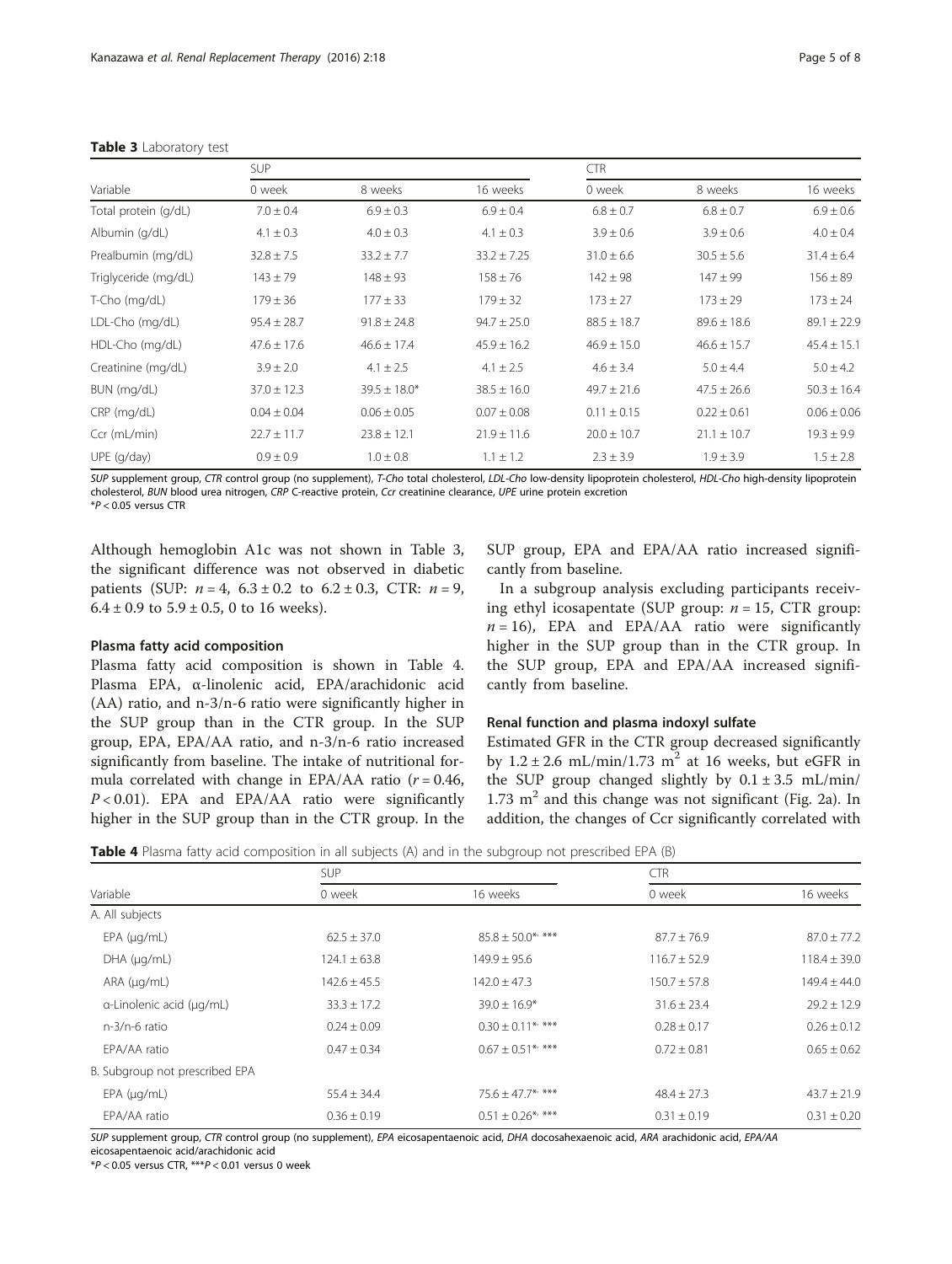<span id="page-5-0"></span>

the changes of eGFR  $(r = 0.69, P < 0.01)$ . The CTR group showed a significant increase in plasma indoxyl sulfate at 16 weeks, whereas the SUP group showed no significant changes from baseline (Fig. 2b).

## **Discussion**

In this study, we evaluated the effects of energy and nutrient supplementation using a high-calorie, low-protein liquid formula containing various nutrients on patients with CKD stage 4 and 5 before dialysis initiation.

The body weight in the SUP group was significantly higher than that in the CTR group and significantly increased from baseline. Moreover, the amount of intake of the nutritional formula correlated with change in body weight. Although energy intake was not significantly changed, that in the SUP group tended to increase from baseline ( $P = 0.07$ ). This might mean that the nutritional formula partially increased energy intake. Huang et al. [[14\]](#page-7-0) reported that energy intake in over one half of CKD patients was less than 90 % of the recommended levels. In the present study, because all participants had received dietary counselling from more than 1 month before the study and had already taken various types of low-protein foods and calorie supplements before this study, the rate of energy intake for a prescribed amount at baseline was higher than 90 %, and considered to be relatively sufficient. For patients whose energy intake was over the prescribed amount, they were advised during dietary counselling to replace the part of their usual foods with the nutritional formula to adjust energy intake to the prescribed level. Under such conditions, the rate of energy intake in the SUP group increased from 93 to 98 % ( $P = 0.09$ ). Therefore, using the nutritional formula together with other low-protein foods may be useful to improve the compliance to energy intake. However, protein intake did not differ significantly between two groups. Moreover, protein intake did not change from baseline in both groups and was similarly maintained between 0.6 and 0.8 g/kg IBW/day. In addition, it was considered that the formula had high receptivity and clinical adaptability because of its high compliance. Taken together, the nutritional formula is considered to be as useful as other low-protein foods for protein control.

In addition, the formula provides various nutrients that are supposed to be beneficial for CKD patients. Among them, we focused on n-3 polyunsaturated fatty acids (EPA, DHA) and prebiotics (lactulose, raffinose, indigestible dextrin). In the present study, we observed significant increases in plasma EPA and EPA/AA ratio in the SUP group. EPA and DHA are converted from αlinolenic acid. However, due to the limited converting activity, intake from diet is considered necessary. Although EPA and DHA have various physiological effects, there is insufficient evidence to set the dietary requirements for those effects. The minimum requirement of EPA and DHA for healthy adults has been suggested to be 250–500 mg based on the risk for cardiovascular disease (CVD) [[15](#page-7-0)]. Although EPA and DHA intake is estimated to be higher in Japan than in many European countries and the USA [[16](#page-7-0)], inadequate intake accompanying a low-protein diet is a concern. The intake of EPA and DHA during low-protein diet has been reported to be  $113 \pm 153$  mg and  $156 \pm 178$  mg, respectively [[4\]](#page-7-0). In the present study, baseline EPA/AA ratio in the subjects not prescribed EPA was low, because Yanagisawa et al. [\[17](#page-7-0)] reported that serum EPA/AA ratio of healthy Japanese elderly (aged over 65 years) living in an urban area was  $0.68 \pm 0.22$ . Therefore, supplementation of the nutritional formula containing 130 mg of EPA and DHA per pack may be useful for CKD patients on a low-protein diet to prevent CVD events.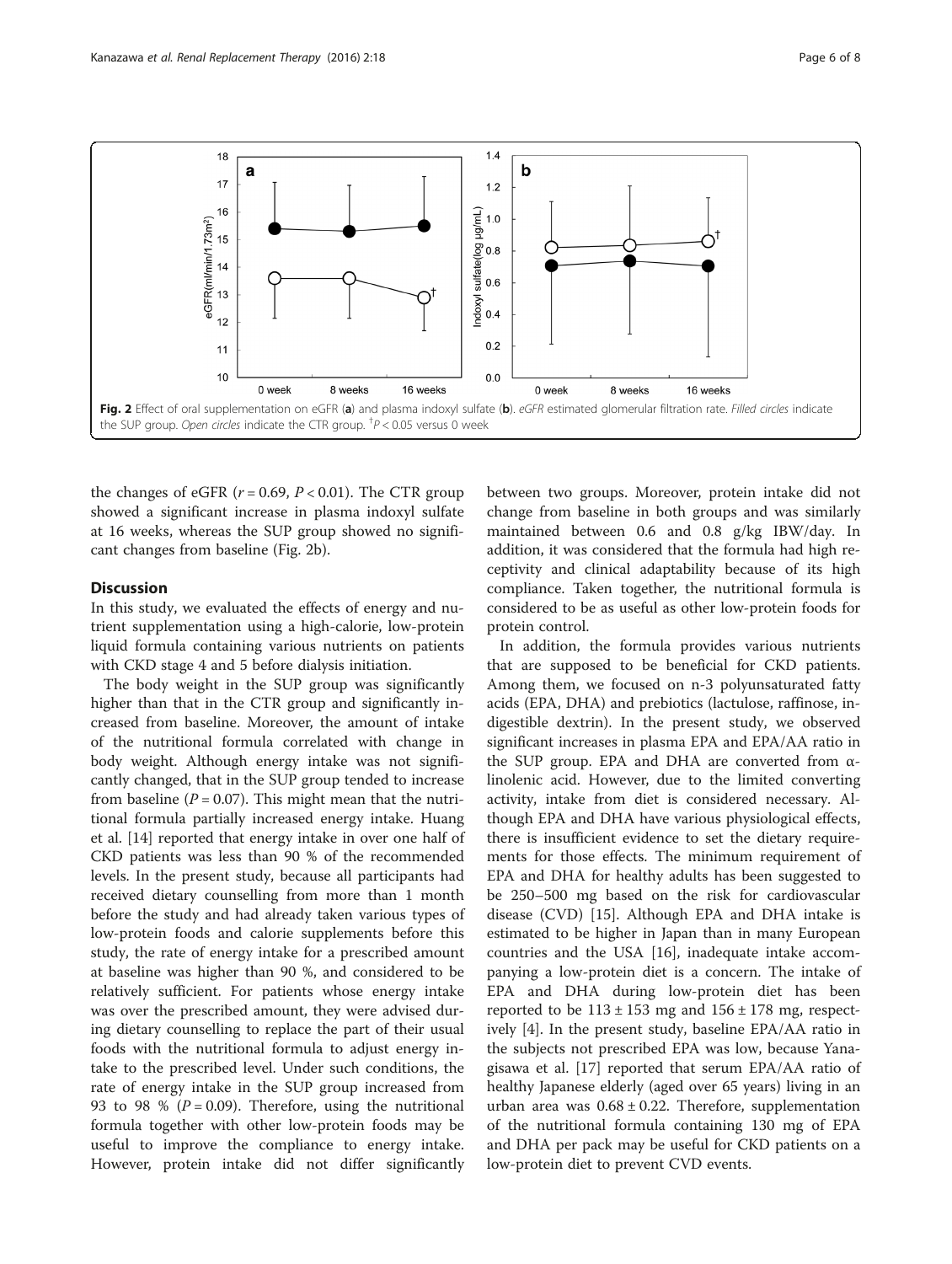Plasma indoxyl sulfate increased in the CTR group, but was not changed in the SUP group. Production of indole, a precursor of indoxyl sulfate, by intestinal bacteria such as Escherichia coli is considered to alter under various conditions [[18, 19](#page-7-0)]. Lactulose and raffinose are known to stimulate growth of Bifidobacteria in the gut [[20](#page-7-0)]. In addition, lactulose has been reported to decrease fecal pH and indole [[21](#page-7-0)]. In this study, protein intake was not significantly different between SUP and CTR groups. On the other hand, prebiotics including indigestible dextrin in the SUP group presumably provide carbohydrate as energy source to intestinal bacteria. Regarding dietary fiber, it is considered to be insufficient for most people in general. In CKD patients, this trend may be more prominent in the cases of lowering vegetable intake along with potassium control. Although it remains unclear whether intestinal microflora, carbohydrate, pH, or other factors were mainly involved in the increase in plasma indoxyl sulfate in the CTR group, the lactulose, raffinose, and indigestible dextrin contained in the nutritional formula may be beneficial to maintain the intestinal environment for CKD patients.

Estimated GFR declined in the CTR group, but was unchanged in the SUP group. Whether supplementation of nutrients by the present formula prevents the decline of eGFR is of crucial interest. In this study, no significant difference in urinary protein excretion was observed. The intake of EPA and DHA was lower than that reported in the meta-analysis [[6](#page-7-0)]. However, the increase in plasma EPA/ AA ratio may have renoprotective effects. The decline of renal function is known to induce compensatory hyperfiltration [[22](#page-7-0)]. Prostaglandins have been associated with renal hemodynamic regulation in response to protein feeding [\[23\]](#page-7-0). Cyclooxygenase-2 inhibitor inhibits hyperfiltration by high protein intake in an animal model [\[24\]](#page-7-0). It is possible that EPA competes with AA to influence eGFR via cyclooxygenase-2. Another factor such as blood pressure might be involved in renal function. EPA and DHA are known to lower blood pressure [\[5](#page-7-0)]. However, it was uncertain whether EPA and DHA were effective in high blood pressure because most patients received antihypertensive drugs including ARB/ACEI treatment under usual therapy.

The increase in plasma indoxyl sulfate may affect eGFR in the CTR group. Indoxyl sulfate is considered to be nephrotoxic. A carbon adsorbent known to reduce serum indoxyl sulfate prevented CKD progression in a small study [\[25\]](#page-7-0). However, in the recent Evaluating Prevention of Progression in CKD (EPPIC) study, the carbon adsorbent was not effective in preventing CKD progression [[26](#page-7-0)]. Further study is required to confirm whether indoxyl sulfate is related to kidney dysfunction and CKD progression.

Energy intake may also influence eGFR. Compared to adequate or high energy intake, low energy intake was

related to decreased GFR [[14](#page-7-0)]. In this study, whether increase in the rate of energy intake in the SUP group, improved eGFR remains unclear, because the rate of energy intake at baseline was already relatively high and %IBW was greater than 100 % throughout the study. The nutritional formula provides various nutrients. Therefore, it is difficult to confirm a direct association between the outcomes and each nutrient. Preservation of eGFR in the SUP group is probably a complex effect of many nutrients in this formula.

There are some limitations in this study. The number of participants who could be evaluated for energy supplementation by this formula was small, because many patients already had sufficient energy intake at screening. The study period may also be insufficient to evaluate the effect of the formula on eGFR. In the Modification of Diet in Renal Disease (MDRD) study 2 with mean follow-up of 2.2 years, the participants had similar GFR to that in the present study and the overall decline of GFR was 4.0 mL/ min/year [\[27](#page-7-0)]. The decline in eGFR in the CTR group (decline of 1.2 mL/min/1.73 m<sup>2</sup> during 16 weeks) was considered to be similar to that in MDRD study, whereas eGFR in the SUP group hardly changed. The short study period in the present study may account for no significant difference in eGFR detected between two groups. Much longer studies are needed to ascertain whether energy and nutrient supplementation is effective to prevent the decline of eGFR and delay dialysis initiation.

## **Conclusions**

The body weight, BMI, plasma EPA, and EPA/AA were higher in the SUP group than in the CTR group. The decline of eGFR and increase of plasma indoxyl sulfate from baseline were not observed in the SUP group. Highcalorie, low-protein liquid formula containing EPA, DHA, lactulose, raffinose, and indigestible dextrin was considered to be useful for nutritional management in patients with chronic renal failure on protein-restricted diets.

#### Competing interests

Shunsuke Morita and Hirofumi Sonoki are employed by Morinaga Milk Industry Co., Ltd.

Yoshie Kanazawa and Toshiyuki Nakao had no competing interests to declare in relation to this article.

#### Authors' contributions

YK designed the study, collected clinical data, and wrote the manuscript. SM designed the study and performed data analysis. HS designed the study. TN designed the study, collected clinical data, performed data analysis, and wrote the manuscript. All authors read and approved the final manuscript.

#### Acknowledgements

We thank Hiroshi Matsumoto, Tomonari Okada, Yume Nagaoka, Toshikazu Wada, Hideaki Iwasawa, Yoshiko Kimura, Satoko Yamamoto and the staff of the Department of Nephrology, Tokyo Medical University, and Hiromi Yamada, Kumiko Yamamoto of Clinical Trial Management Section, Tokyo Medical University Hospital for great assistance on this study. Morinaga Milk Industry Co., Ltd. supported us with funding and provided the nutritional formula.